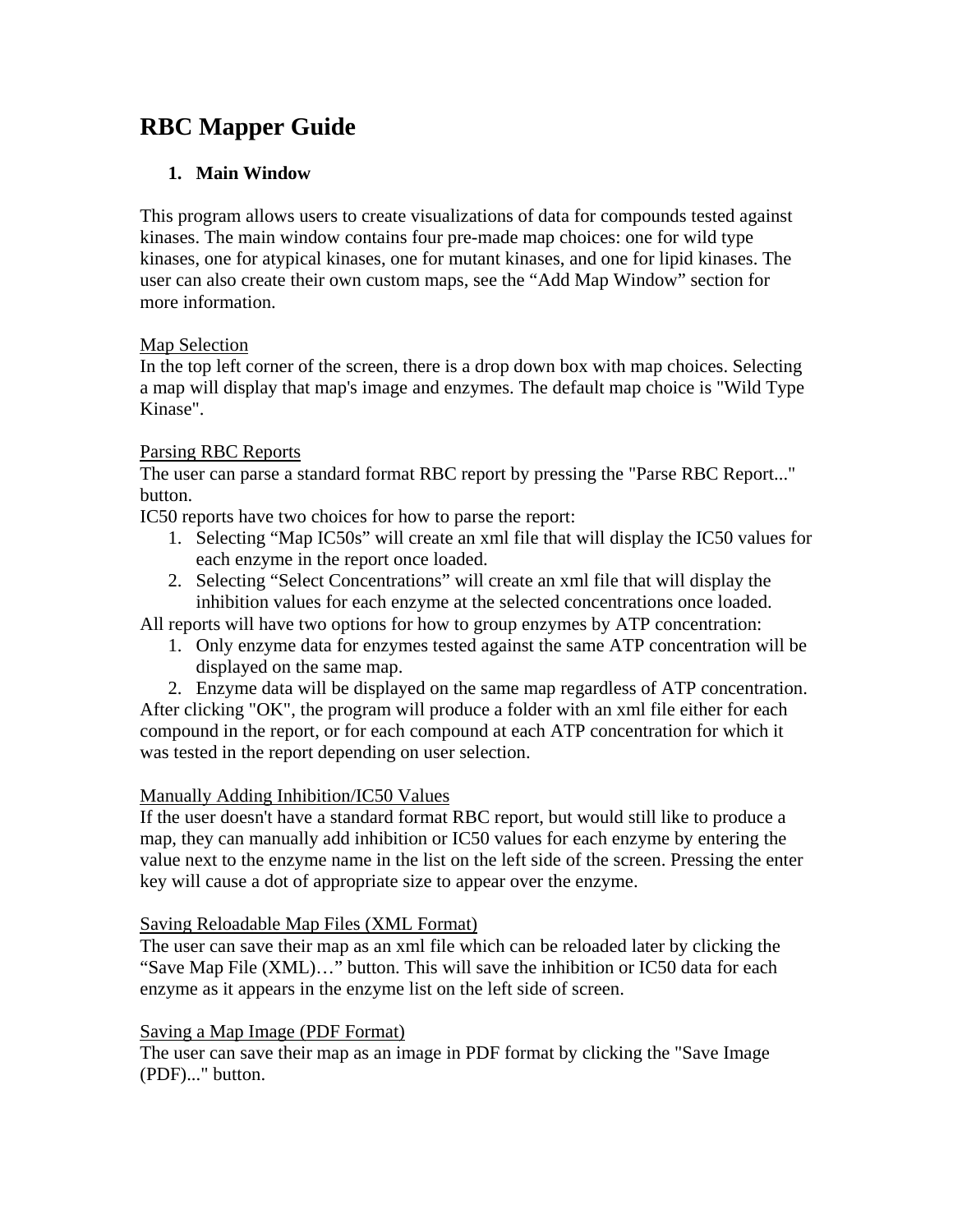#### Loading Map Files (XML Format)

Once the user has saved map files (xml format), they can load maps on the main window by clicking the "Load Map File (XML)..." button and selecting the desired file. Clicking this button will load the appropriate map (wild type, atypical, mutant, lipid, or custom) and user settings (scale, view enzymes, etc.) on the main window. If there are enzymes in the saved map file that were not found on a particular map, a list of these enzymes will appear.

#### Viewing Enzyme Names

Users have two choices for viewing enzyme names on a map:

1. View all enzyme names by checking the "View All Enzyme Names" box

2. View the names of only the enzymes that have reactivity by selecting the "View Names of Enzymes with Reactivity Only" box

#### Highlighting Specific Enzymes

If there is a particular enzyme or set of enzymes which the user would like to highlight on the map, they can find those enzymes in the list of all enzymes on the left side of the screen and check the "IsTarget?" button to the right of the enzyme name. Any enzyme with the "IsTarget?" button checked will have a red dot on the map instead of a blue one.

#### Manipulating the Map on the Screen

The user can move the map by dragging with the mouse. The user can zoom in or out on the map by either scrolling with the mouse wheel, or pressing the zoom in and zoom out buttons. The center image button centers the image.

#### Creating Enzyme Name Translations

If the user would like to use an existing map, but would like to change some or all of the enzyme names, they can do this by creating a translation file (xml format). To create a translation file, the user must click the "Create Translation (XML)..." button. This will bring up a grid with all the enzyme names for the currently selected map with corresponding blank columns where the user can input the enzyme names they would like to use.

When finished, click "Save" to save the translation file.

#### Loading Enzyme Name Translations

To use a saved translation file (xml format), the user must click the "Load Translation (XML)..." button and select the desired translation file.

This will reload the map and enzyme list with the translated enzyme names.

To reset the map to the standard format, simply click the "Reset Translation" button.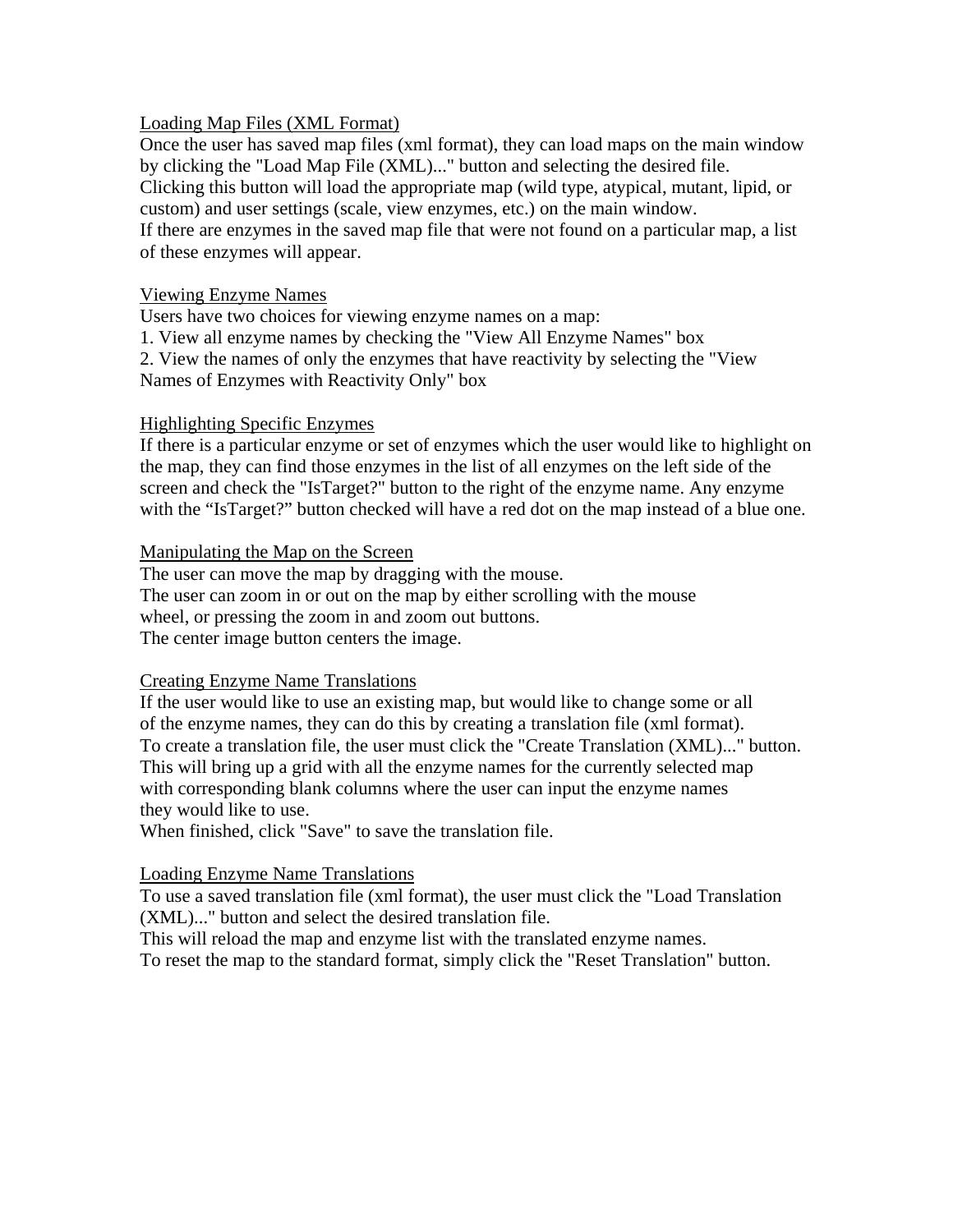# **2. Add Map Window**

The user can create their own maps from PDF files by clicking the "Add/Edit Custom Maps..." button in the map selection drop down list on top left of the main screen. The user can also use the "Add Map" window to edit any maps that they have created, though they cannot edit RBC maps.

Once the user saves a new custom map, it will appear as a map option in the map drop down box on main window. Selecting the map will load it on the main window.

## Loading a New Map

A user can load a new image to use as a map by clicking the "Add New Map..." button. The image file must be in PDF format, and any text in the image will be removed.

## Manipulating the New Map

The new map can be manipulated the same way that maps on the main window can be manipulated. See the "Manipulating the Map" section above.

## Adding Enzymes to the Map

To add an enzyme to the map, the user must click the point where they wish the enzyme to be placed.

The user must then enter the name of the enzyme in the enzyme name box, and click "Add", or press enter.

In order to add an enzyme, the enzyme name, X coordinate, and Y coordinate must be specified.

## Manipulating Enzymes

To move an enzyme, double click it, drag it to the desired location, and click once to place it.

To rotate an enzyme, double click it, and press the "A" key to rotate it counter clockwise, "S" to rotate clockwise. Click once to place it.

To change the font color, font size, or name of the enzyme, right click on the enzyme name, enter desired values in the Font Attributes window, and select "Save".

Click "Delete Enzyme" to delete the enzyme.

To change the font family for all enzymes, select the desired font family from the "Font Family" drop down list at the bottom right of the window.

Enzymes attributes can also be changed using the grid at the left. Right clicking on an enzyme in the grid and selecting delete deletes the enzyme.

## Editing an Existing Map

To edit an existing map, the user must select the map that they would like to edit from the "Select Map to Edit" drop down box to the top of the window. This box will include the names of all maps that were previously created by the user.